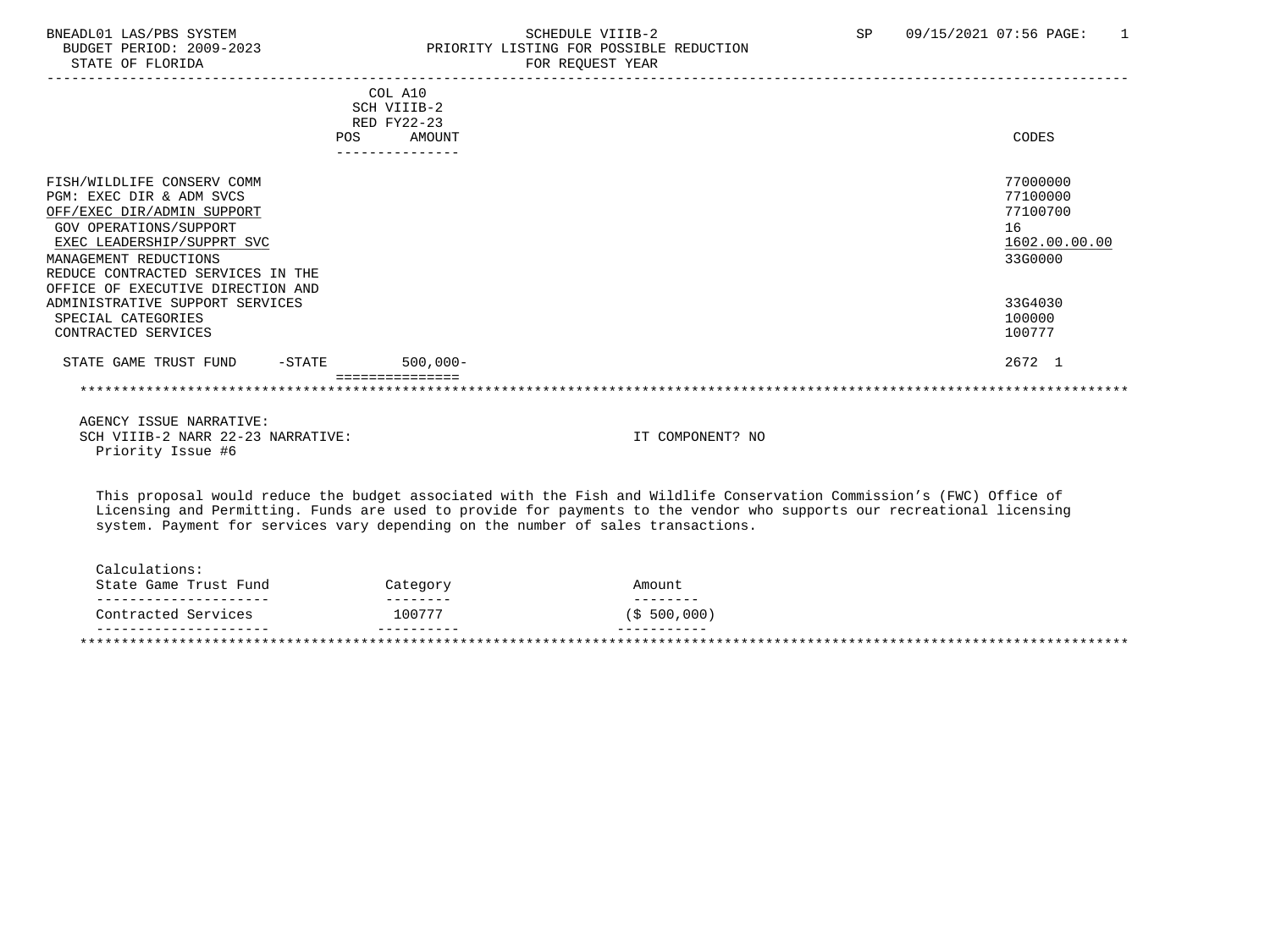# BNEADL01 LAS/PBS SYSTEM SCHEDULE VIIIB-2 SCHEDULE VIIIB-2<br>BUDGET PERIOD: 2009-2023 SP PRIORITY LISTING FOR POSSIBLE REDUCTION BUDGET PERIOD: 2009-2023<br>
STATE OF FLORIDA<br>
FOR REOUEST YEAR FOR REQUEST YEAR

|                                     | COL A10              |    |               |
|-------------------------------------|----------------------|----|---------------|
|                                     | SCH VIIIB-2          |    |               |
|                                     | RED FY22-23          |    |               |
|                                     | <b>POS</b><br>AMOUNT |    | CODES         |
|                                     |                      |    |               |
|                                     |                      |    |               |
| FISH/WILDLIFE CONSERV COMM          |                      |    | 77000000      |
| PGM: EXEC DIR & ADM SVCS            |                      |    | 77100000      |
| OFF/EXEC DIR/ADMIN SUPPORT          |                      |    | 77100700      |
| GOV OPERATIONS/SUPPORT              |                      | 16 |               |
| INFORMATION TECHNOLOGY              |                      |    | 1603.00.00.00 |
| MANAGEMENT REDUCTIONS               |                      |    | 33G0000       |
| REDUCE EXPENSES IN THE OFFICE OF    |                      |    |               |
| EXECUTIVE DIRECTION AND             |                      |    |               |
| ADMINISTRATIVE SUPPORT SERVICES     |                      |    | 33G4020       |
| <b>EXPENSES</b>                     |                      |    | 040000        |
|                                     |                      |    |               |
| ADMINISTRATIVE TRUST FUND -STATE    | 160,000-             |    | 2021 1        |
|                                     | ===============      |    |               |
|                                     |                      |    |               |
| REDUCE OPERATING CAPITAL OUTLAY IN  |                      |    |               |
| THE OFFICE OF EXECUTIVE DIRECTION   |                      |    |               |
| AND ADMINISTRATIVE SUPPORT SERVICES |                      |    | 33G4040       |
| OPERATING CAPITAL OUTLAY            |                      |    | 060000        |
|                                     |                      |    |               |
| ADMINISTRATIVE TRUST FUND -STATE    | $40.000 -$           |    | 2021 1        |
|                                     |                      |    |               |
| AGENCY ISSUE NARRATIVE:             |                      |    |               |

SCH VIIIB-2 NARR 22-23 NARRATIVE: IT COMPONENT? YES Priority Issue #5

 This proposal would reduce budget needed to provide sufficient bandwidth to FWC users, such that performance issues related to a lack of adequate network speeds could be avoided. Based on market research and consultation with experts in network connectivity requirements, the average user requires a minimum of one megabyte (MB) of data per second to traverse the network. If we are unable to achieve adequate network speeds throughout the agency, FWC users would struggle with slow connectivity while accessing bandwidth-hungry cloud applications. Applications would operate sluggishly and could have a negative impact on employee productivity.

| Administrative Trust Fund | Category | Amount       |  |
|---------------------------|----------|--------------|--|
| Expense                   | 040000   | ( \$160,000) |  |
|                           |          |              |  |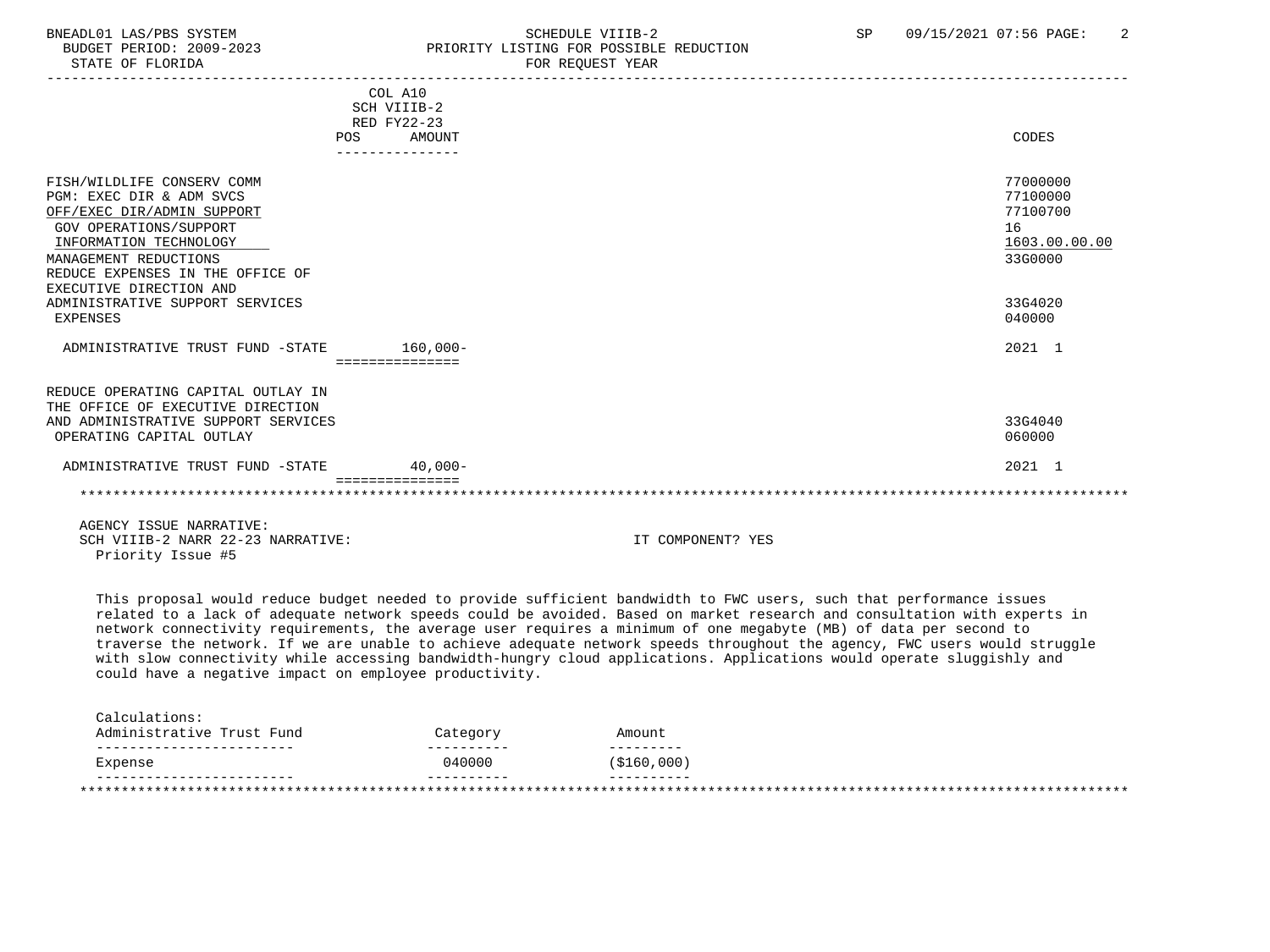# BNEADL01 LAS/PBS SYSTEM SOHEDULE VIIIB-2 SCHEDULE VIIIB-2 SP 09/15/2021 07:56 PAGE: 3<br>BUDGET PERIOD: 2009-2023 PRIORITY LISTING FOR POSSIBLE REDUCTION BUDGET PERIOD: 2009-2023 PRIORITY LISTING FOR POSSIBLE REDUCTION<br>FOR REQUEST YEAR FOR REQUEST YEAR

|                                                                                                                                                                                                                                 | COL A10<br>SCH VIIIB-2<br>RED FY22-23<br>AMOUNT<br>POS<br>--------------- | CODES                                                                                   |
|---------------------------------------------------------------------------------------------------------------------------------------------------------------------------------------------------------------------------------|---------------------------------------------------------------------------|-----------------------------------------------------------------------------------------|
| FISH/WILDLIFE CONSERV COMM<br>PGM: EXEC DIR & ADM SVCS<br>OFF/EXEC DIR/ADMIN SUPPORT<br>GOV OPERATIONS/SUPPORT<br>INFORMATION TECHNOLOGY<br>AGENCY-WIDE INFORMATION TECHNOLOGY<br>TECHNOLOGY INFRASTRUCTURE SUPPORT<br>EXPENSES |                                                                           | 77000000<br>77100000<br>77100700<br>16<br>1603.00.00.00<br>3620000<br>36220C0<br>040000 |
| ADMINISTRATIVE TRUST FUND -STATE                                                                                                                                                                                                | 379,000<br>===============                                                | 2021 1                                                                                  |
| TOTAL: INFORMATION TECHNOLOGY<br>BY FUND TYPE                                                                                                                                                                                   |                                                                           | 1603.00.00.00                                                                           |
| TRUST FUNDS                                                                                                                                                                                                                     | 179,000<br>===============                                                | 2000                                                                                    |
| TOTAL: OFF/EXEC DIR/ADMIN SUPPORT<br>BY FUND TYPE                                                                                                                                                                               |                                                                           | 77100700                                                                                |
| TRUST FUNDS                                                                                                                                                                                                                     | 321,000-<br>===============                                               | 2000                                                                                    |
|                                                                                                                                                                                                                                 |                                                                           |                                                                                         |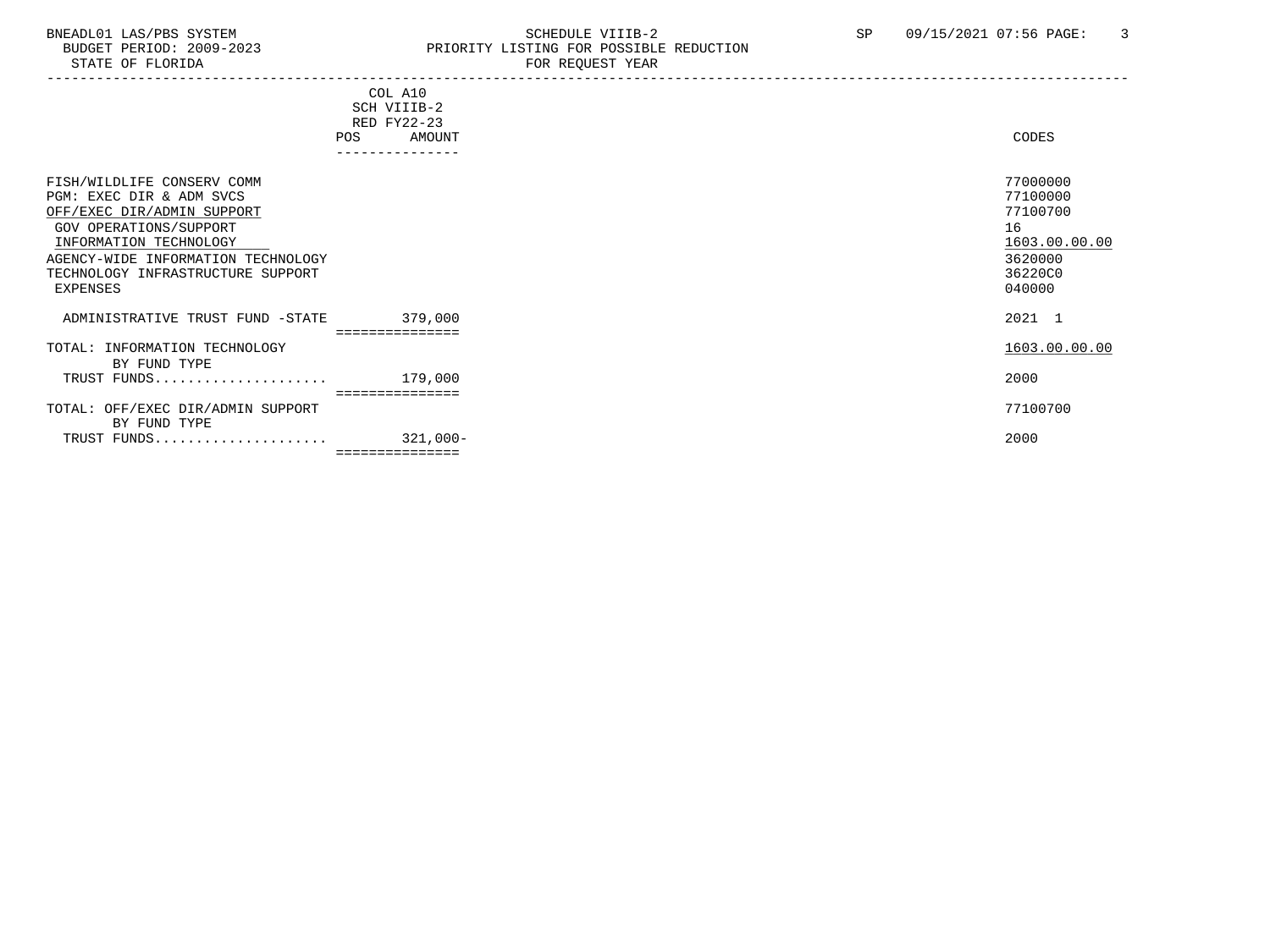# BNEADL01 LAS/PBS SYSTEM SOME SOME SOME SCHEDULE VIIIB-2 SP 09/15/2021 07:56 PAGE: 4<br>BUDGET PERIOD: 2009-2023 REIORITY LISTING FOR POSSIBLE REDUCTION BUDGET PERIOD: 2009-2023 PRIORITY LISTING FOR POSSIBLE REDUCTION<br>FOR REQUEST YEAR FOR REQUEST YEAR

|                                                                                                                                                                             | COL A10<br>SCH VIIIB-2<br>RED FY22-23     |                                                                                 |
|-----------------------------------------------------------------------------------------------------------------------------------------------------------------------------|-------------------------------------------|---------------------------------------------------------------------------------|
|                                                                                                                                                                             | AMOUNT<br>POS                             | CODES                                                                           |
|                                                                                                                                                                             | ---------------                           |                                                                                 |
| FISH/WILDLIFE CONSERV COMM<br>PGM: LAW ENFORCEMENT<br>FISH/WILDLIFE/BOAT ENFRCMT<br>PUBLIC PROTECTION<br>LAW ENFORCEMENT<br>PROGRAM REDUCTIONS<br>ONE-TIME REDUCTION OF LAW |                                           | 77000000<br>77200000<br>77200100<br>12 <sub>2</sub><br>1202.00.00.00<br>33V0000 |
| ENFORCEMENT OPERATIONS<br>SALARIES AND BENEFITS                                                                                                                             |                                           | 33V1410<br>010000                                                               |
| GENERAL REVENUE FUND<br>MARINE RESOURCES CONSV TF -STATE                                                                                                                    | -STATE 1,539,572-<br>2,449,318-           | 1000 1<br>2467 1                                                                |
| TOTAL APPRO                                                                                                                                                                 | $3,988,890-$<br>===============           |                                                                                 |
| <b>EXPENSES</b>                                                                                                                                                             |                                           | 040000                                                                          |
| GENERAL REVENUE FUND -STATE<br>MARINE RESOURCES CONSV TF -STATE                                                                                                             | $393,661-$<br>515,189-<br>--------------- | 1000 1<br>2467 1                                                                |
| TOTAL APPRO 908,850-                                                                                                                                                        | ===============                           |                                                                                 |
| OPERATING CAPITAL OUTLAY                                                                                                                                                    |                                           | 060000                                                                          |
| GENERAL REVENUE FUND<br>$-$ STATE<br>MARINE RESOURCES CONSV TF -STATE                                                                                                       | $15,584-$<br>$80,045-$<br>--------------- | 1000 1<br>2467 1                                                                |
| TOTAL APPRO                                                                                                                                                                 | $95,629-$<br>===============              |                                                                                 |
| SPECIAL CATEGORIES<br>OVERTIME                                                                                                                                              |                                           | 100000<br>102331                                                                |
| GENERAL REVENUE FUND<br>$-STATE$<br>MARINE RESOURCES CONSV TF -STATE                                                                                                        | $86,064-$<br>136,884-<br>---------------  | 1000 1<br>2467 1                                                                |
| TOTAL APPRO                                                                                                                                                                 | 222,948-<br>===============               |                                                                                 |
| SALARY INCENTIVE PAYMENTS                                                                                                                                                   |                                           | 103290                                                                          |
| GENERAL REVENUE FUND<br>$-$ STATE<br>MARINE RESOURCES CONSV TF -STATE                                                                                                       | 45,690-<br>$72,689-$<br>---------------   | 1000 1<br>2467 1                                                                |
| TOTAL APPRO                                                                                                                                                                 | 118,379-<br>===============               |                                                                                 |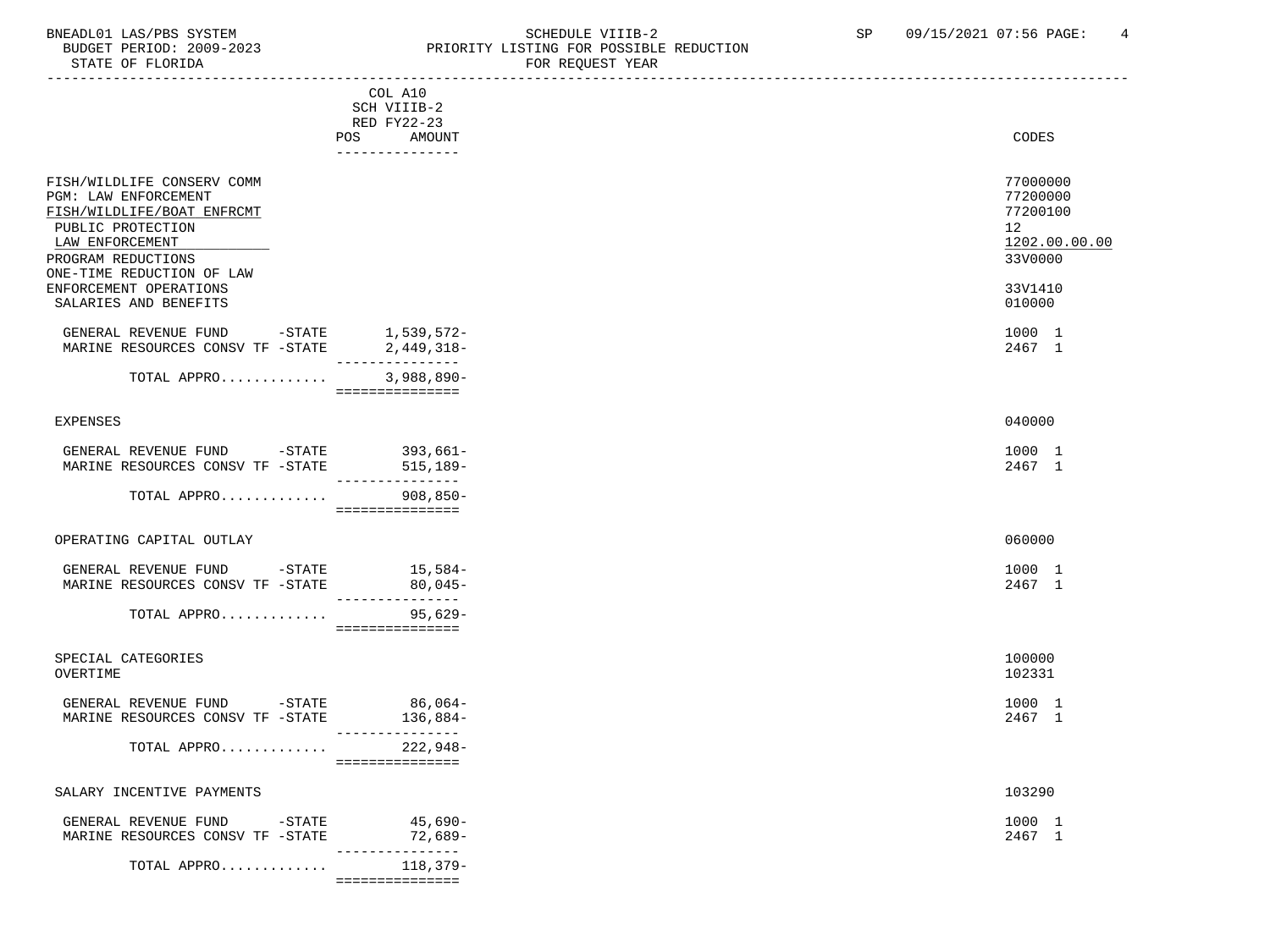# BNEADL01 LAS/PBS SYSTEM SCHEDULE VIIIB-2 SCHEDULE VIIIB-2 SP 09/15/2021 07:56 PAGE: 5 BUDGET PERIOD: 2009-2023 PRIORITY LISTING FOR POSSIBLE REDUCTION STATE OF FLORIDA FOR REQUEST YEAR FOR REQUEST YEAR

|                                                                                                                                                                                                       | COL A10<br>SCH VIIIB-2<br>RED FY22-23<br>AMOUNT<br>POS<br>--------------- | CODES                                                                         |
|-------------------------------------------------------------------------------------------------------------------------------------------------------------------------------------------------------|---------------------------------------------------------------------------|-------------------------------------------------------------------------------|
| FISH/WILDLIFE CONSERV COMM<br>PGM: LAW ENFORCEMENT<br>FISH/WILDLIFE/BOAT ENFRCMT<br>PUBLIC PROTECTION<br>LAW ENFORCEMENT<br>PROGRAM REDUCTIONS<br>ONE-TIME REDUCTION OF LAW<br>ENFORCEMENT OPERATIONS |                                                                           | 77000000<br>77200000<br>77200100<br>12<br>1202.00.00.00<br>33V0000<br>33V1410 |
| TOTAL: ONE-TIME REDUCTION OF LAW<br>ENFORCEMENT OPERATIONS<br>TOTAL ISSUE                                                                                                                             | $5,334,696-$                                                              | 33V1410                                                                       |
|                                                                                                                                                                                                       |                                                                           |                                                                               |

 AGENCY ISSUE NARRATIVE: SCH VIIIB-2 NARR 22-23 NARRATIVE: IT COMPONENT? NO Priority Issue # 11

 This proposal would eliminate, for a period of one fiscal year, budget associated with operational costs related to law enforcement activities. Due to the Division of Law Enforcement's (DLE) primary role in the enforcement of law related to fish, wildlife, state parks, state forests, and boating safety, the vast majority of its appropriations (approximately 72 percent) are used to provide for the salaries and benefits of employees that directly provide or support the patrol function. Decreasing budget in the Salaries and Benefits appropriation category within the DLE budget entity is the only viable solution to reducing a significant portion of budget.

 This reduction would impede the ability of the DLE to provide law enforcement services to the citizens of Florida, meet the constitutional charge to protect Florida's fish and wildlife resources, and provide disaster relief or homeland security services when needed. The reduction would result in fewer high-visibility patrols in manatee areas, panther areas, wildlife management areas, state parks, state forests, and popular boating and fishing areas, which currently serve as a deterrent to illegal activities. The Fish and Wildlife Conservation Commission's (FWC) ability to respond rapidly to calls for service from the public would be reduced, and remaining law enforcement officers would be required to cover larger patrol zones. Efforts to insure the health and safety of the public would be reduced if these appropriations were eliminated, thus reducing the FWC's ability to adequately provide boating safety patrol, investigate boating accidents, and respond to critical incidents that have a direct impact on the safety of Florida's citizens and visitors. FWC's ability to respond to man-made and natural disasters, in addition to safely responding to major catastrophic events requiring extensive training, preparations, logistics, and scheduling, would also be adversely impacted. Having fewer resources and assets to respond to such events presents additional workload and risk to those who do respond.

#### Calculations:

 The proposed reduction has been calculated based on officer class positions under class code 8515. The reduction per officer is approximately \$94,696 including salaries & benefits, criminal justice incentive payments, overtime payments, and operating expenses.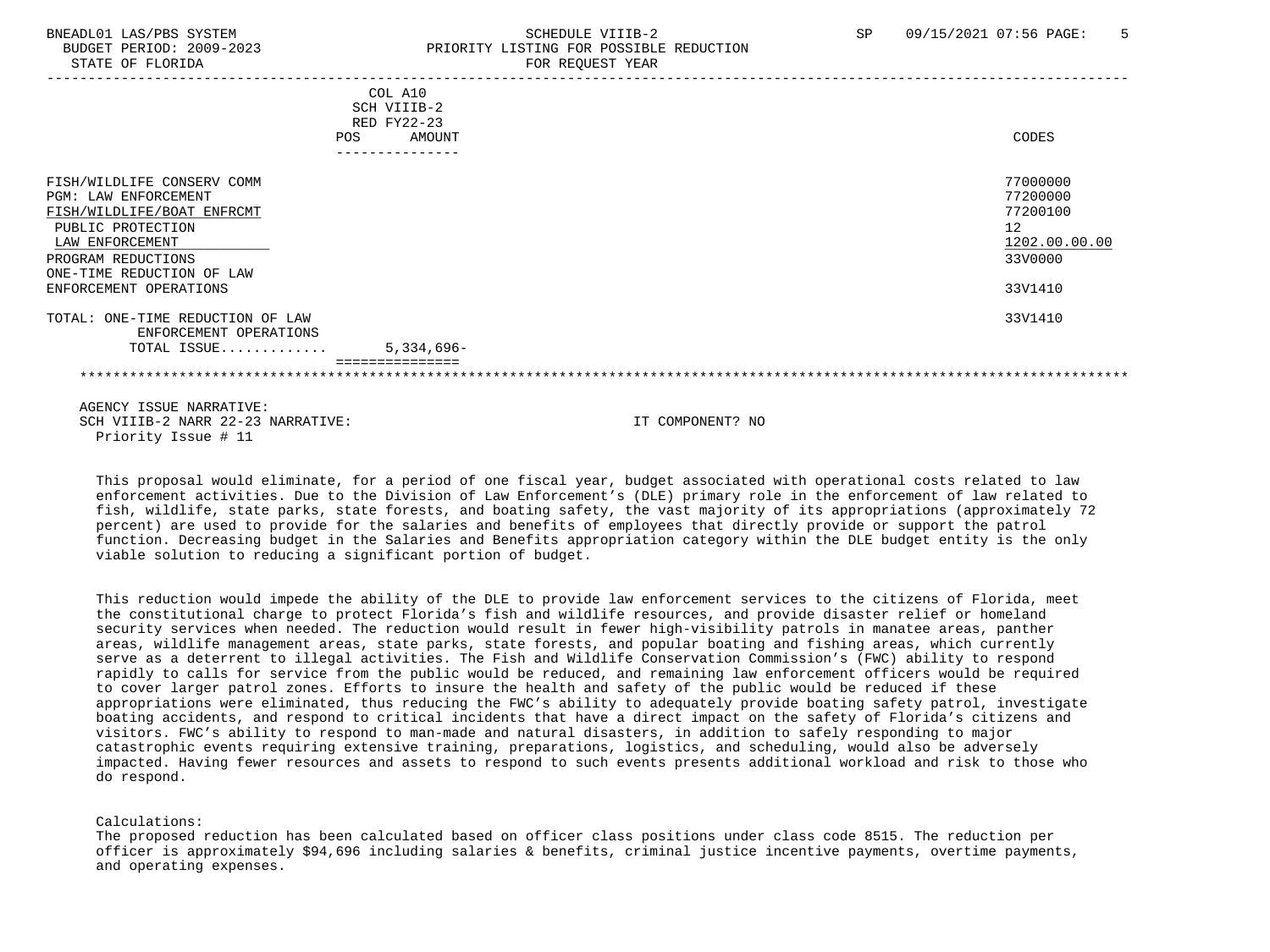STATE OF FLORIDA

# BNEADL01 LAS/PBS SYSTEM SOME SOME SOME SCHEDULE VIIIB-2 SP 09/15/2021 07:56 PAGE: 6<br>BUDGET PERIOD: 2009-2023 REIORITY LISTING FOR POSSIBLE REDUCTION PRIORITY LISTING FOR POSSIBLE REDUCTION<br>FOR REQUEST YEAR

| COL A10<br>SCH VIIIB-2<br>RED FY22-23<br>AMOUNT<br><b>POS</b>                                                                                                                                                            |                                                               |                                                                                                               | CODES                                                                         |
|--------------------------------------------------------------------------------------------------------------------------------------------------------------------------------------------------------------------------|---------------------------------------------------------------|---------------------------------------------------------------------------------------------------------------|-------------------------------------------------------------------------------|
| _______________<br>FISH/WILDLIFE CONSERV COMM<br>PGM: LAW ENFORCEMENT<br>FISH/WILDLIFE/BOAT ENFRCMT<br>PUBLIC PROTECTION<br>LAW ENFORCEMENT<br>PROGRAM REDUCTIONS<br>ONE-TIME REDUCTION OF LAW<br>ENFORCEMENT OPERATIONS |                                                               |                                                                                                               | 77000000<br>77200000<br>77200100<br>12<br>1202.00.00.00<br>33V0000<br>33V1410 |
| General Revenue Fund<br>--------------------------                                                                                                                                                                       | Category<br>__________                                        | Amount                                                                                                        |                                                                               |
| Salaries and Benefits<br>Expenses<br>Operating Capital Outlay<br>Overtime<br>Salary Incentive Payments                                                                                                                   | 010000<br>040000<br>060000<br>102331<br>103290                | -------------<br>$(S_1, 539, 572)$<br>$(S \t393,661)$<br>$($ \$ 15,584)<br>$(S \t 86, 064)$<br>45,690)<br>(S) |                                                                               |
| ___________________________<br>Subtotal                                                                                                                                                                                  | -----------                                                   | -------------<br>(S <sub>2</sub> , 080, 571)                                                                  |                                                                               |
| Marine Resources Conservation Trust Fund                                                                                                                                                                                 | Category                                                      | Amount                                                                                                        |                                                                               |
| Salaries and Benefits<br>Expenses<br>Operating Capital Outlay<br>Overtime<br>Salary Incentive Payments                                                                                                                   | -----------<br>010000<br>040000<br>060000<br>102331<br>103290 | -------------<br>$($ \$ 2,449,318)<br>$($ \$ 515,189)<br>$($ \$ 80,045)<br>$($ \$136,884)<br>$(S \t 72,689)$  |                                                                               |
| Subtotal                                                                                                                                                                                                                 | ___________                                                   | -------------<br>$($ \$3,254,125)                                                                             |                                                                               |

| Total Reduction Issue | (S, 5, 334, 696)                 |
|-----------------------|----------------------------------|
|                       | ______________<br>-------------- |
|                       |                                  |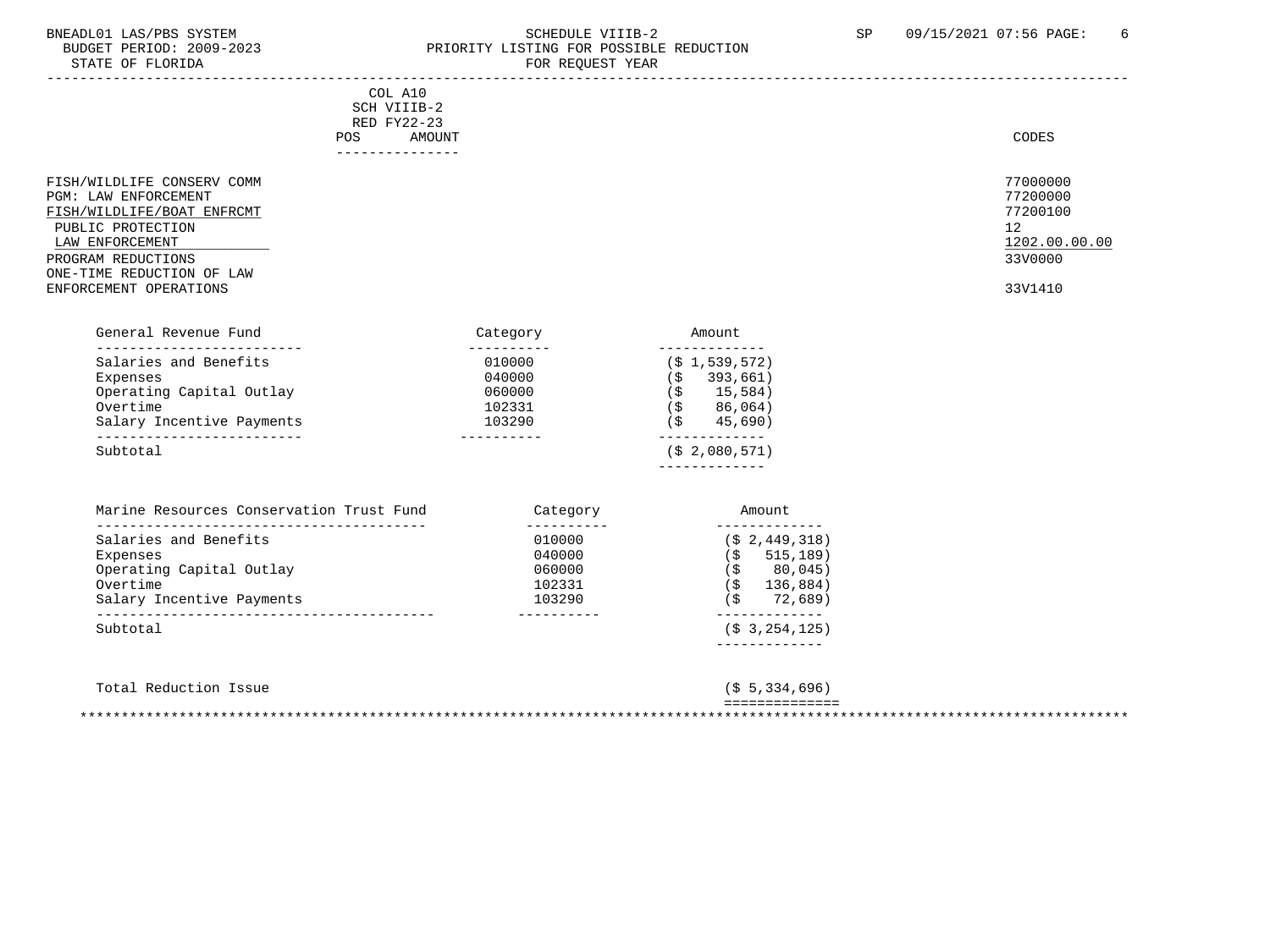# BNEADL01 LAS/PBS SYSTEM SOHEDULE VIIIB-2 SCHEDULE VIIIB-2 SP 09/15/2021 07:56 PAGE: 7<br>BUDGET PERIOD: 2009-2023 PRIORITY LISTING FOR POSSIBLE REDUCTION BUDGET PERIOD: 2009-2023 PRIORITY LISTING FOR POSSIBLE REDUCTION FOR REQUEST YEAR

|                                                                                                                                                                                                       | COL A10<br>SCH VIIIB-2<br>RED FY22-23 |                  |                    |          |           |                                                                               |
|-------------------------------------------------------------------------------------------------------------------------------------------------------------------------------------------------------|---------------------------------------|------------------|--------------------|----------|-----------|-------------------------------------------------------------------------------|
| <b>POS</b>                                                                                                                                                                                            | AMOUNT                                |                  |                    |          |           | CODES                                                                         |
|                                                                                                                                                                                                       | ---------------                       |                  |                    |          |           |                                                                               |
| FISH/WILDLIFE CONSERV COMM<br>PGM: LAW ENFORCEMENT<br>FISH/WILDLIFE/BOAT ENFRCMT<br>PUBLIC PROTECTION<br>LAW ENFORCEMENT<br>PROGRAM REDUCTIONS<br>ONE-TIME REDUCTION OF LAW<br>ENFORCEMENT OPERATIONS |                                       |                  |                    |          |           | 77000000<br>77200000<br>77200100<br>12<br>1202.00.00.00<br>33V0000<br>33V1410 |
|                                                                                                                                                                                                       |                                       |                  |                    |          |           |                                                                               |
| POSITION DETAIL OF SALARIES AND BENEFITS:                                                                                                                                                             |                                       |                  |                    |          |           |                                                                               |
|                                                                                                                                                                                                       |                                       |                  |                    |          |           | LAPSE LAPSED SALARIES                                                         |
|                                                                                                                                                                                                       | <b>FTE</b>                            | <b>BASE RATE</b> | ADDITIVES BENEFITS | SUBTOTAL | $\approx$ | AND BENEFITS                                                                  |
|                                                                                                                                                                                                       |                                       |                  |                    |          |           |                                                                               |
| A10 - SCH VIIIB-2 RED FY22-23                                                                                                                                                                         |                                       |                  |                    |          |           |                                                                               |
| CHANGES TO CURRENTLY AUTHORIZED POSITIONS                                                                                                                                                             |                                       |                  |                    |          |           |                                                                               |
| OTHER SALARY AMOUNT                                                                                                                                                                                   |                                       |                  |                    |          |           |                                                                               |
| 1000 GENERAL REVENUE FUND                                                                                                                                                                             |                                       |                  |                    |          |           | 1,539,572-                                                                    |
| 2467 MARINE RESOURCES CONSV TF                                                                                                                                                                        |                                       |                  |                    |          |           | 2,449,318-                                                                    |
|                                                                                                                                                                                                       |                                       |                  |                    |          |           | --------------                                                                |
|                                                                                                                                                                                                       |                                       |                  |                    |          |           | $3,988,890-$                                                                  |
|                                                                                                                                                                                                       |                                       |                  |                    |          |           | ==============                                                                |
|                                                                                                                                                                                                       |                                       |                  |                    |          |           |                                                                               |
|                                                                                                                                                                                                       |                                       |                  |                    |          |           |                                                                               |
| TOTAL: LAW ENFORCEMENT                                                                                                                                                                                |                                       |                  |                    |          |           | 1202.00.00.00                                                                 |
| BY FUND TYPE                                                                                                                                                                                          |                                       |                  |                    |          |           |                                                                               |
| GENERAL REVENUE FUND                                                                                                                                                                                  | $2,080,571-$                          |                  |                    |          |           | 1000                                                                          |
| TRUST FUNDS                                                                                                                                                                                           | 3, 254, 125-                          |                  |                    |          |           | 2000                                                                          |
|                                                                                                                                                                                                       | ----------                            |                  |                    |          |           |                                                                               |
| TOTAL PROG COMP                                                                                                                                                                                       | $5,334,696-$                          |                  |                    |          |           |                                                                               |
|                                                                                                                                                                                                       | ===============                       |                  |                    |          |           |                                                                               |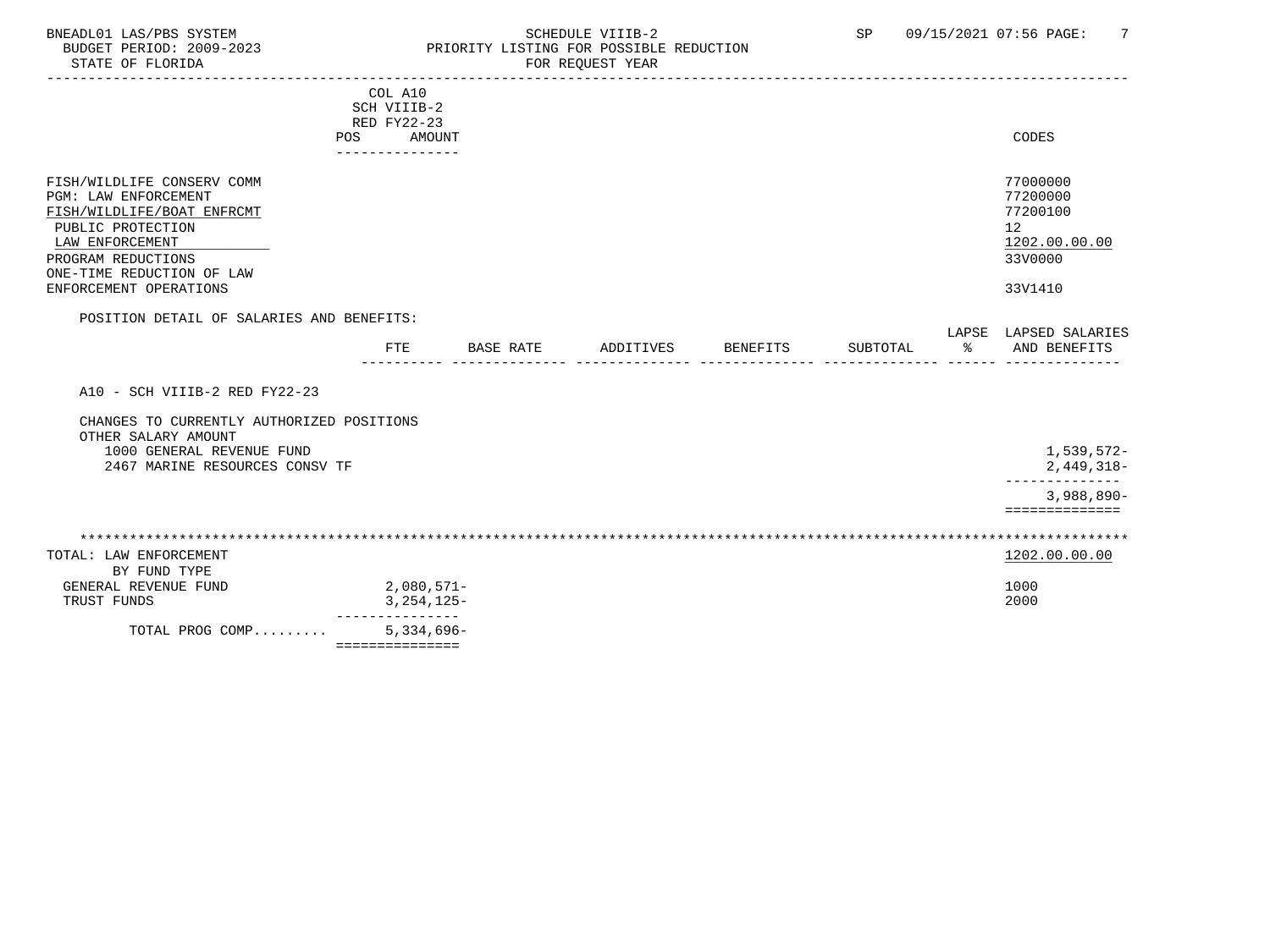# BNEADL01 LAS/PBS SYSTEM SCHEDULE VIIIB-2 SCHEDULE VIIIB-2<br>BUDGET PERIOD: 2009-2023 SP PRIORITY LISTING FOR POSSIBLE REDUCTION BUDGET PERIOD: 2009-2023 PRIORITY LISTING FOR POSSIBLE REDUCTION<br>STATE OF FLORIDA PRIORICE TOR REOUEST YEAR FOR REQUEST YEAR

|                                     |            | COL A10<br>SCH VIIIB-2 |               |
|-------------------------------------|------------|------------------------|---------------|
|                                     |            | RED FY22-23            |               |
|                                     | <b>POS</b> | AMOUNT                 | CODES         |
|                                     |            | -------------          |               |
| FISH/WILDLIFE CONSERV COMM          |            |                        | 77000000      |
| PGM: HABITAT/SPECIES CONSR          |            |                        | 77350000      |
| HABITAT/SPECIES CONSERVATN          |            |                        | 77350200      |
| NATURAL RESOURCES/ENVIRON           |            |                        | 14            |
| BIOLOGICAL RESOURCES                |            |                        | 1406.00.00.00 |
| PROGRAM REDUCTIONS                  |            |                        | 33V0000       |
| REDUCE LAKE RESTORATION FOR AQUATIC |            |                        |               |
| HABITAT MANAGEMENT AND RESTORATION  |            |                        | 33V0300       |
| SPECIAL CATEGORIES                  |            |                        | 100000        |
| LAKE RESTORATION                    |            |                        | 101012        |
| LAND ACQUISITION TF                 | -STATE     | 1,017,310-             | 2423 1        |
|                                     |            |                        |               |

 AGENCY ISSUE NARRATIVE: SCH VIIIB-2 NARR 22-23 NARRATIVE: IT COMPONENT? NO Priority Issue #1

 This proposal would decrease funding for aquatic habitat management and restoration projects. A reduction in budget authority would limit maintenance operations on completed lake restoration projects and would result in fewer aquatic habitat enhancement projects in public waterways, which would limit the maintenance or repair of water management infrastructure on state owned lands. Engineering services for some lake and wetland projects would be delayed, as would start-up and planning for future restoration projects. The monitoring of aquatic plant and animal communities needed to evaluate present and future restoration activities would be reduced. A significant portion of the aquatic habitat enhancement projects are conducted by private sector contractors.

| Calculations:<br>Land Acquisition Trust Fund | Category | Amount         |
|----------------------------------------------|----------|----------------|
| Lake Restoration                             | 101012   | (S1, 017, 310) |
|                                              |          |                |

 REDUCE TRANSFER TO DEPARTMENT OF AGRICULTURE/INSTITUTE OF FOOD AND AGRICULTURAL SERVICES (IFAS) FOR INVASIVE EXOTIC PLANT RESEARCH 33V0400 SPECIAL CATEGORIES 100000 POSTAGORIES 100000 POSTAGORIES 100000 POSTAGORIES SERVIT EN LOS ESTE ELECTRONIC EN LO<br>TRITEASINVEXOTIC PLANT R TR/IFAS/INV EXOTIC PLANT R

 INVASIVE PLANT CONTROL TF -STATE 633,128- 2030 1 ===============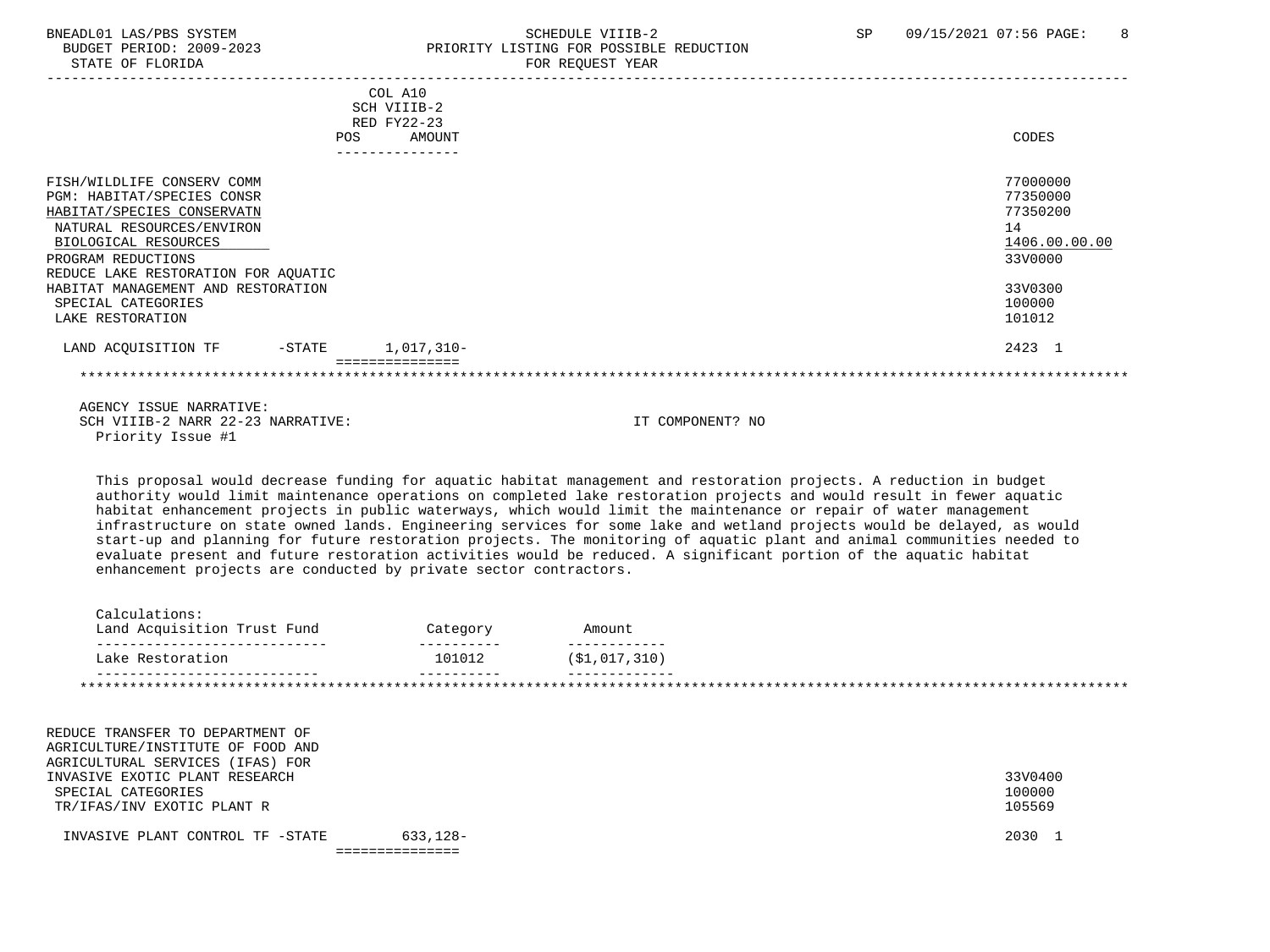# BNEADL01 LAS/PBS SYSTEM SCHEDULE VIIIB-2 SCHEDULE VIIIB-2 SP 09/15/2021 07:56 PAGE: 9 BUDGET PERIOD: 2009-2023 PRIORITY LISTING FOR POSSIBLE REDUCTION

| STATE OF FLORIDA                                                                                                                                                                                                                          |            |                                                 | FOR REQUEST YEAR                                                                                                                                                                                                                                                                                                                                                                                                                                                                                       |                                                                                         |
|-------------------------------------------------------------------------------------------------------------------------------------------------------------------------------------------------------------------------------------------|------------|-------------------------------------------------|--------------------------------------------------------------------------------------------------------------------------------------------------------------------------------------------------------------------------------------------------------------------------------------------------------------------------------------------------------------------------------------------------------------------------------------------------------------------------------------------------------|-----------------------------------------------------------------------------------------|
|                                                                                                                                                                                                                                           | <b>POS</b> | COL A10<br>SCH VIIIB-2<br>RED FY22-23<br>AMOUNT |                                                                                                                                                                                                                                                                                                                                                                                                                                                                                                        | CODES                                                                                   |
| FISH/WILDLIFE CONSERV COMM<br>PGM: HABITAT/SPECIES CONSR<br>HABITAT/SPECIES CONSERVATN<br>NATURAL RESOURCES/ENVIRON<br>BIOLOGICAL RESOURCES<br>PROGRAM REDUCTIONS<br>REDUCE EXOTIC AND NUISANCE WILDLIFE<br>FUNDING<br>SPECIAL CATEGORIES |            | ---------------                                 |                                                                                                                                                                                                                                                                                                                                                                                                                                                                                                        | 77000000<br>77350000<br>77350200<br>14<br>1406.00.00.00<br>33V0000<br>33V1400<br>100000 |
| NUISANCE WILDLIFE CONTROL                                                                                                                                                                                                                 |            |                                                 |                                                                                                                                                                                                                                                                                                                                                                                                                                                                                                        | 100406                                                                                  |
| LAND ACQUISITION TF                                                                                                                                                                                                                       |            | -STATE 184,161-                                 |                                                                                                                                                                                                                                                                                                                                                                                                                                                                                                        | 2423 1                                                                                  |
|                                                                                                                                                                                                                                           |            | ===============                                 |                                                                                                                                                                                                                                                                                                                                                                                                                                                                                                        |                                                                                         |
| AGENCY ISSUE NARRATIVE:<br>SCH VIIIB-2 NARR 22-23 NARRATIVE:<br>Priority Issue #8                                                                                                                                                         |            |                                                 | IT COMPONENT? NO<br>This proposal would reduce the Fish and Wildlife Conservation Commission's (FWC) ability to remove harmful fish and                                                                                                                                                                                                                                                                                                                                                                |                                                                                         |
| risks of nonnative species in trade.                                                                                                                                                                                                      |            |                                                 | wildlife in Florida. A reduction in funding would result in a decrease in the number of contracts that the FWC could<br>support that directly remove invasive wildlife by way of private entities. Such a reduction would lead to fewer contracts<br>available to address other emerging non-native reptile issues. This would also reduce studies by research institutes that<br>focus on reducing the impacts of invasive species, developing new removal techniques and technologies, or assess the |                                                                                         |
| Calculations:<br>Land Acquisition Trust Fund<br>______________________________                                                                                                                                                            |            | Category<br>___________                         | Amount<br>-----------                                                                                                                                                                                                                                                                                                                                                                                                                                                                                  |                                                                                         |
| Nuisance Wildlife Control                                                                                                                                                                                                                 |            | 100406                                          | (\$184,161)                                                                                                                                                                                                                                                                                                                                                                                                                                                                                            |                                                                                         |
| ______________________________                                                                                                                                                                                                            |            | $- - - - - - - -$                               | -----------                                                                                                                                                                                                                                                                                                                                                                                                                                                                                            |                                                                                         |
| REDUCE NON-CARL LAND MANAGEMENT<br>FUNDING<br>SPECIAL CATEGORIES<br>NON-CARL WILDLIFE MGMT                                                                                                                                                |            |                                                 |                                                                                                                                                                                                                                                                                                                                                                                                                                                                                                        | 33V3700<br>100000<br>100340                                                             |
| LAND ACQUISITION TF                                                                                                                                                                                                                       | $-$ STATE  | $6,564,862-$                                    |                                                                                                                                                                                                                                                                                                                                                                                                                                                                                                        | 2423 1                                                                                  |
|                                                                                                                                                                                                                                           |            | ===============                                 |                                                                                                                                                                                                                                                                                                                                                                                                                                                                                                        |                                                                                         |
| AGENCY ISSUE NARRATIVE:<br>SCH VIIIB-2 NARR 22-23 NARRATIVE:<br>Priority Issue #2                                                                                                                                                         |            |                                                 | IT COMPONENT? NO                                                                                                                                                                                                                                                                                                                                                                                                                                                                                       |                                                                                         |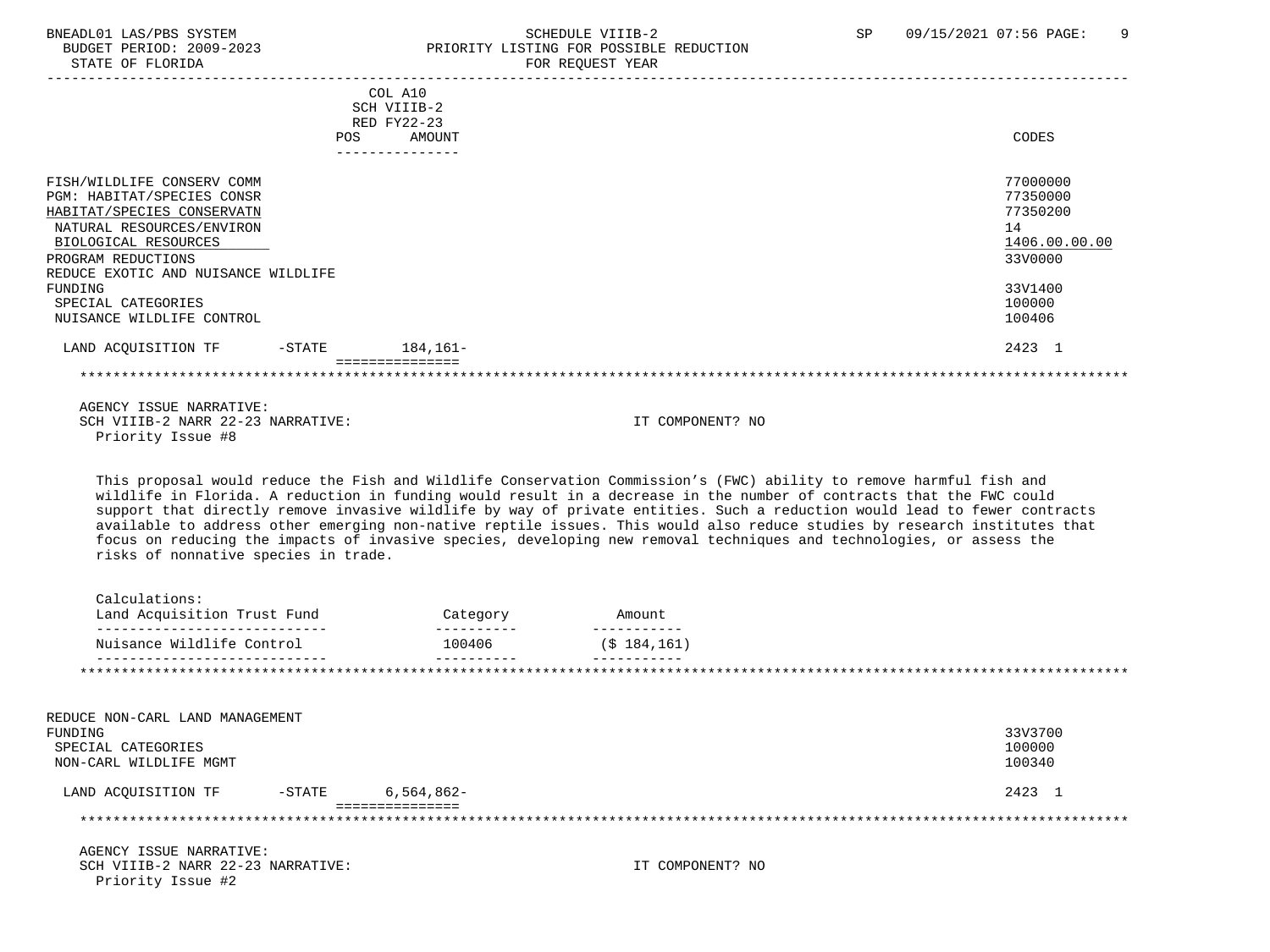### BNEADL01 LAS/PBS SYSTEM SCHEDULE VIIIB-2 SCHEDULE VIIIB-2 SP 09/15/2021 07:56 PAGE: 10 BUDGET PERIOD: 2009-2023 PRIORITY LISTING FOR POSSIBLE REDUCTION STATE OF FLORIDA FOR REQUEST YEAR FOR REQUEST THAT AND THE REDUCT OF THE REDUCT OF THE REDUCT OF THE REDUCT OF THE REDUCT OF THE REDUCT OF THE REDUCT OF THE REDUCT OF THE REDUCT OF THE REDUCT OF THE REDUCT OF THE REDUCT OF

| COL A10                         |               |
|---------------------------------|---------------|
| SCH VIIIB-2                     |               |
| RED FY22-23                     |               |
|                                 |               |
| AMOUNT<br>POS.                  | CODES         |
| ------------                    |               |
|                                 |               |
| FISH/WILDLIFE CONSERV COMM      | 77000000      |
| PGM: HABITAT/SPECIES CONSR      | 77350000      |
| HABITAT/SPECIES CONSERVATN      | 77350200      |
| NATURAL RESOURCES/ENVIRON       | 14            |
|                                 |               |
| BIOLOGICAL RESOURCES            | 1406.00.00.00 |
| PROGRAM REDUCTIONS              | 33V0000       |
| REDUCE NON-CARL LAND MANAGEMENT |               |
| FUNDING                         | 33V3700       |
|                                 |               |
|                                 |               |

 This proposal would reduce the Fish and Wildlife Conservation Commission's (FWC) ability to manage new and current lands. The impact of this proposal would compound the effects of the 2019-20 reductions, as it would decrease funding directed to land management operations. Additional reductions would further diminish wildlife protection, public recreational opportunities, and land management programs on private, state or federally owned lands within the Wildlife Management Area (WMA) system, where FWC is either a designated lead manager, or a secondary cooperator. Staffing on some land units within the WMA system may have to be reduced, which would result in a reduction of land management activities and maintenance of infrastructure for public access and recreational activities. Reduced funding would affect long-term resource protection programs, such as natural vegetation community restoration and imperiled species recovery. In some cases, such as exotic plant control, recent accomplishments may be compromised or negated if funding is inadequate to support necessary maintenance treatments.

| ---------------------        |        |                   |
|------------------------------|--------|-------------------|
| Non-Carl Wildlife Management | 100340 | $($ \$ 6,564,862) |

| REDUCE INVASIVE PLANT MANAGEMENT<br>FUNDING<br>SPECIAL CATEGORIES<br>CONTRL OF INVASIVE EXOTICS |                            | 33V3740<br>100000<br>102334 |
|-------------------------------------------------------------------------------------------------|----------------------------|-----------------------------|
| INVASIVE PLANT CONTROL TF -STATE<br>LAND ACOUISITION TF<br>$-\mathtt{STATE}$                    | $400,000 -$<br>12,153,856- | 2030 1<br>2423 1            |
| TOTAL APPRO $12,553,856-$                                                                       |                            |                             |
| AGENCY ISSUE NARRATIVE:<br>SCH VIIIB-2 NARR 22-23 NARRATIVE:<br>Priority Issue #3               | IT COMPONENT? NO           |                             |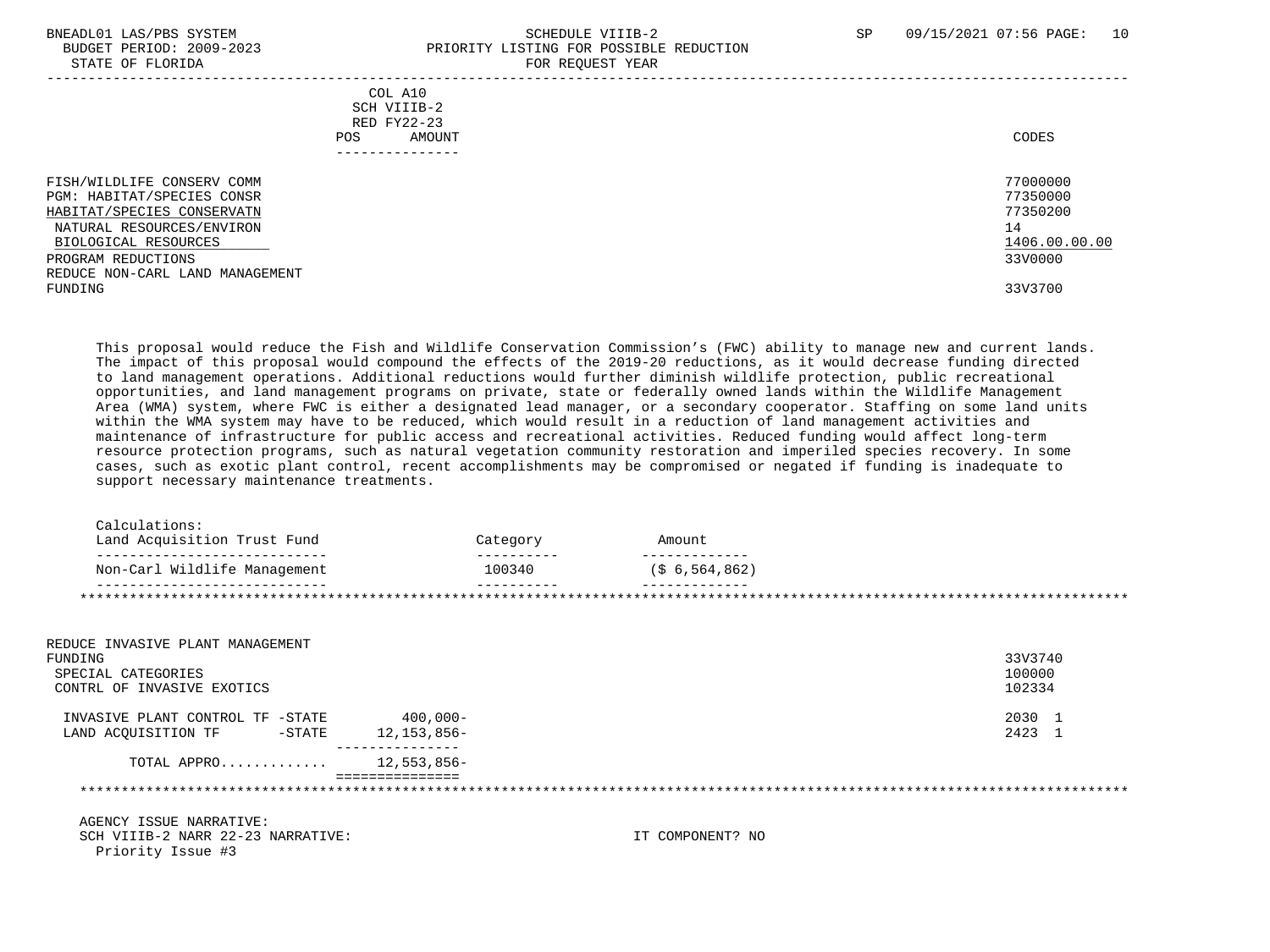### BNEADL01 LAS/PBS SYSTEM SCHEDULE VIIIB-2 SCHEDULE VIIIB-2 SP 09/15/2021 07:56 PAGE: 11 BUDGET PERIOD: 2009-2023 PRIORITY LISTING FOR POSSIBLE REDUCTION STATE OF FLORIDA FOR REQUEST YEAR FOR REQUEST THAT THE REDUCT OF STATE OF STATE OF STATE OF STATE OF STATE OF STATE OF STATE OF STATE OF STATE OF STATE OF STATE OF STATE OF STATE OF STATE OF STATE OF STATE OF STATE OF STAT

| COL A10<br>SCH VIIIB-2<br>RED FY22-23<br>AMOUNT<br>POS. | CODES         |
|---------------------------------------------------------|---------------|
| FISH/WILDLIFE CONSERV COMM                              | 77000000      |
| PGM: HABITAT/SPECIES CONSR                              | 77350000      |
| HABITAT/SPECIES CONSERVATN                              | 77350200      |
| NATURAL RESOURCES/ENVIRON                               | 14            |
| BIOLOGICAL RESOURCES                                    | 1406.00.00.00 |
| PROGRAM REDUCTIONS                                      | 33V0000       |
| REDUCE INVASIVE PLANT MANAGEMENT                        |               |
| FUNDING                                                 | 33V3740       |

 This proposal would reduce the Fish and Wildlife Conservation Commission's (FWC) ability to manage aquatic and terrestrial invasive plants. The reduction would result in fewer invasive aquatic plant control projects in public waterways and upland invasive plant control projects on public conservation lands. The delay or cancellation of plant control projects can cause geometric increases in growth of invasive plants. As fewer project sites are funded, additional sites become re-infested after having disbursed state funds to initially established the control of these invasive plants. Growing invasive plant populations can have adverse impacts on recreational activities such as fishing, hunting, boating, swimming, and ecotourism, and can have an adverse impact on beneficial native habitat that is critical for the management of fish and wildlife. In addition, excessive invasive plant populations in public waterways can restrict water flow and cause flooding during critical periods, resulting in danger to human health and safety. A significant portion of the invasive plant control projects are conducted by contractors in the private sector.

| Calculations:<br>Invasive Plant Control Trust Fund              |                               | Category | Amount                               |               |
|-----------------------------------------------------------------|-------------------------------|----------|--------------------------------------|---------------|
| --------------------------------<br>Control of Invasive Exotics |                               | 102334   | ------------<br>$($ \$400,000)       |               |
| Land Acquisition Trust Fund                                     |                               | Category | Amount                               |               |
| Control of Invasive Exotics                                     |                               | 102334   | --------------<br>$($ \$ 11,935,002) |               |
| Total Reduction Issue                                           |                               |          | $($ \$ 12,335,002)                   |               |
|                                                                 |                               |          |                                      |               |
| TOTAL: BIOLOGICAL RESOURCES<br>BY FUND TYPE                     |                               |          |                                      | 1406.00.00.00 |
| TRUST FUNDS                                                     | 20,953,317-<br>============== |          |                                      | 2000          |
|                                                                 |                               |          |                                      |               |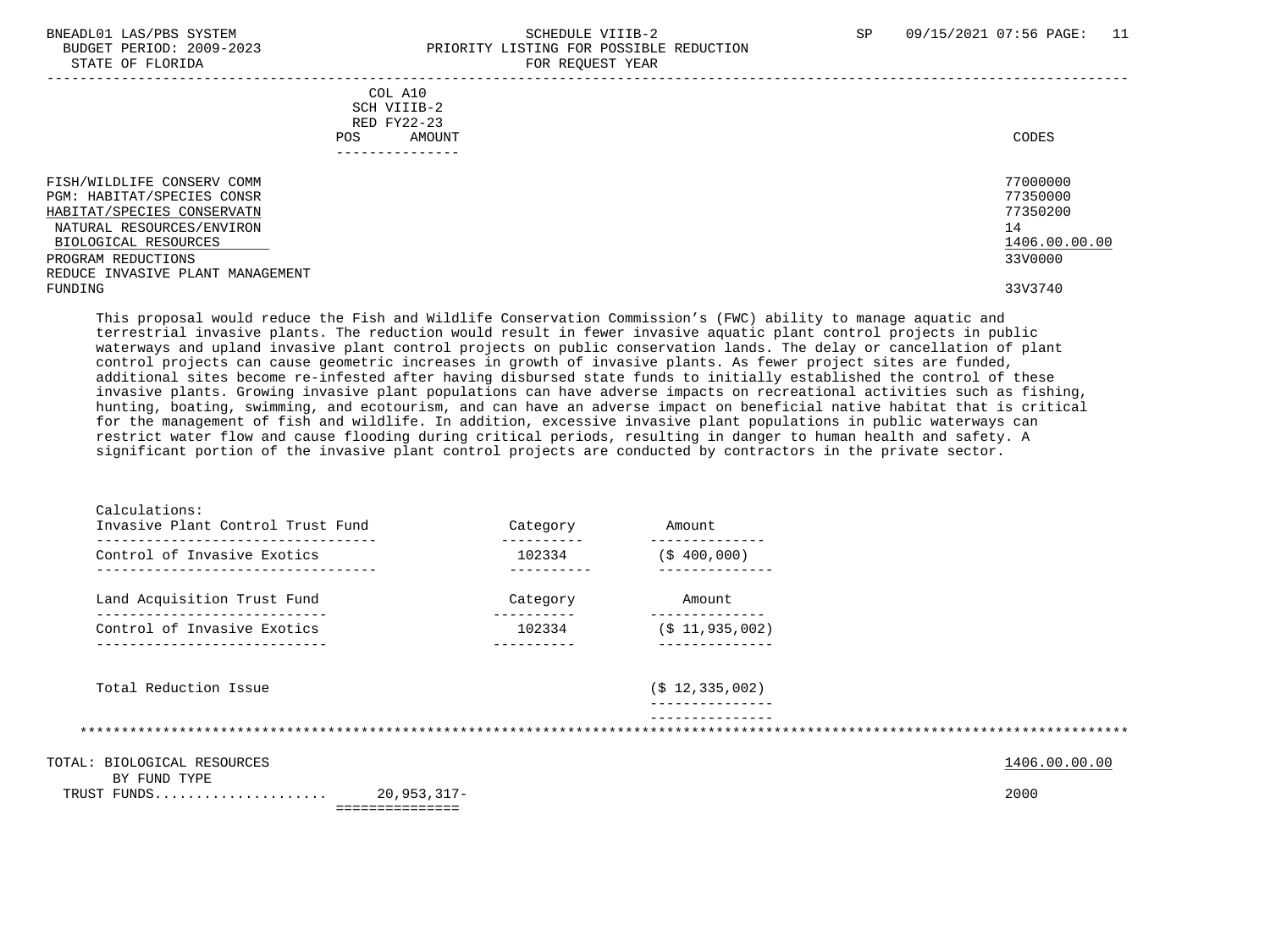# BNEADL01 LAS/PBS SYSTEM SCHEDULE VIIIB-2 SCHEDULE VIIIB-2 SP 09/15/2021 07:56 PAGE: 12 BUDGET PERIOD: 2009-2023 PRIORITY LISTING FOR POSSIBLE REDUCTION STATE OF FLORIDA FOR REQUEST YEAR FOR REQUEST YEAR

|                                                                                                                                                                                                                                                                | COL A10<br>SCH VIIIB-2<br>RED FY22-23<br>AMOUNT<br>POS | CODES                                                                                             |  |
|----------------------------------------------------------------------------------------------------------------------------------------------------------------------------------------------------------------------------------------------------------------|--------------------------------------------------------|---------------------------------------------------------------------------------------------------|--|
|                                                                                                                                                                                                                                                                | .                                                      |                                                                                                   |  |
| FISH/WILDLIFE CONSERV COMM<br><b>PGM: RESEARCH</b><br>FISH/WILDLIFE RESRCH INST<br>NATURAL RESOURCES/ENVIRON<br>BIOLOGICAL RESOURCES<br>PROGRAM REDUCTIONS<br>REDUCE RED TIDE RESPONSE, RESEARCH,<br>AND MONITORING<br>SPECIAL CATEGORIES<br>RED TIDE RESEARCH |                                                        | 77000000<br>77650000<br>77650200<br>14<br>1406.00.00.00<br>33V0000<br>33V0060<br>100000<br>108886 |  |
| GENERAL REVENUE FUND<br>$-$ STATE                                                                                                                                                                                                                              | $2,453,029-$                                           | 1000 1                                                                                            |  |
|                                                                                                                                                                                                                                                                | ============                                           |                                                                                                   |  |

 AGENCY ISSUE NARRATIVE: SCH VIIIB-2 NARR 22-23 NARRATIVE: IT COMPONENT? NO Priority Issue # 10

 This proposal would substantially reduce research and monitoring efforts led by the Fish and Wildlife Conservation Commission (FWC), the Mote Marine Laboratory, the University of South Florida, and numerous partners to monitor coastal waters for red tide and other harmful algal blooms in support of shellfish safety regulations, public health, and ecosystem health. FWC's red tide monitoring and research program has been the front line of response to red tide for nearly 60 years and is an integral component of Florida's shellfish food safety program. A substantial reduction to this program's budget would potentially limit our capacity to analyze for algal toxins in shellfish. Any reduction of this capability may require that the Department of Agriculture and Consumer Services find alternative certified laboratories (likely out of state) for this service, which could result in higher costs and delays in re-opening shellfish areas impacted by red tides and other harmful algal blooms. In addition to negatively impacting the safety of Florida's seafood supply, this reduction would result in a loss of crucial water quality and harmful algal bloom monitoring data relied upon by the Florida Department of Health to protect the health of Floridians and visitors. This reduction would also significantly impair FWC's ability to respond to fish kills and wildlife die offs resulting in large uncertainties regarding the causative nature of these events. The economic impacts of red tides in Florida have been estimated to exceed \$20 million annually for past blooms.

Calculations:

| 108886<br>Red Tide Research | General Revenue Fund | Category | Amount        |
|-----------------------------|----------------------|----------|---------------|
|                             |                      |          | (\$2,453,029) |